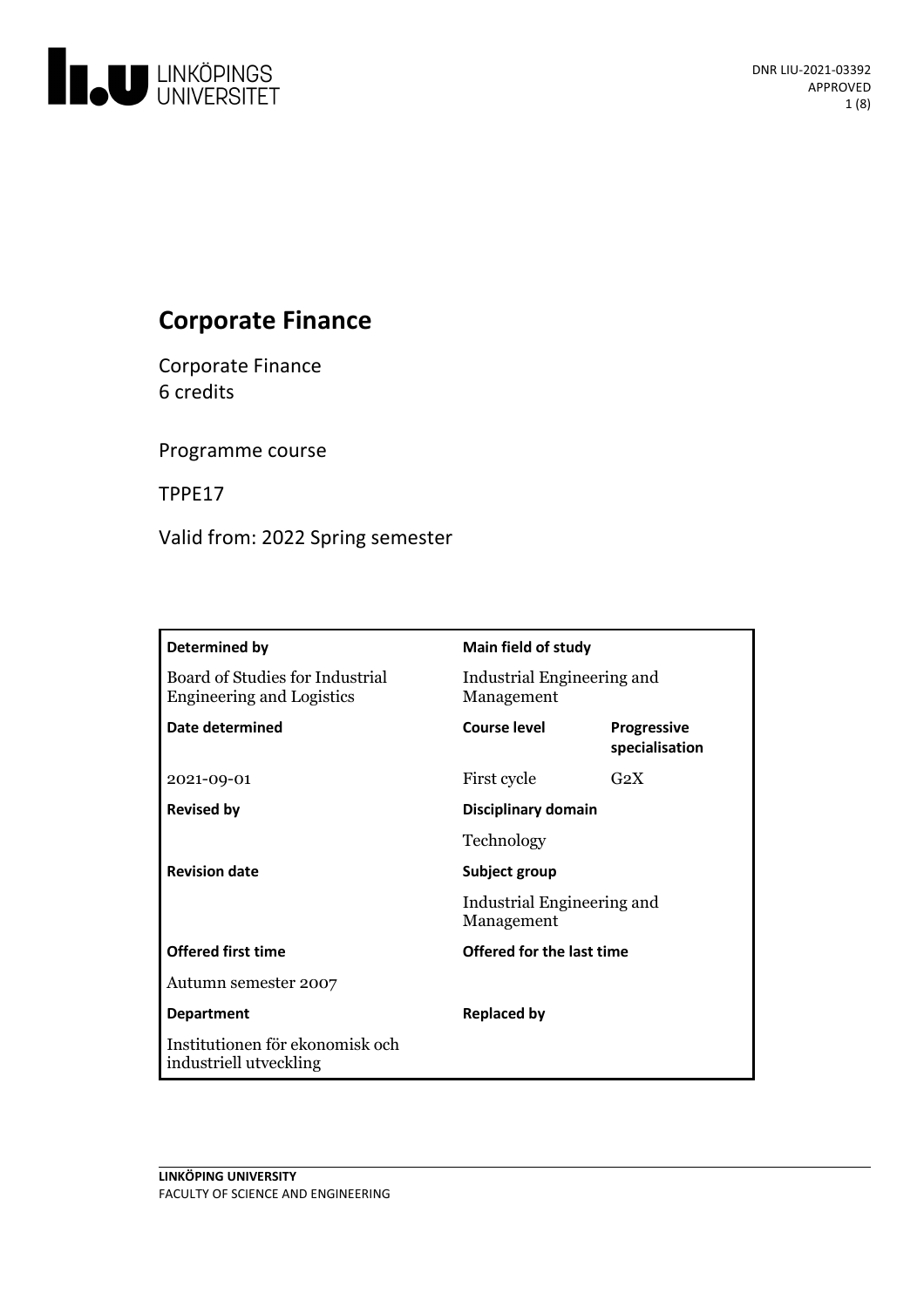## Course offered for

- Master of Science in Industrial Engineering and Management
- Master of Science in Mechanical Engineering
- Master of Science in Applied Physics and Electrical Engineering
- Master of Science in Industrial Engineering and Management International
- Master of Science in Applied Physics and Electrical Engineering International
- Bachelor's Programme in Mathematics
- Master's Programme in Mathematics

## Prerequisites

Basic knowledge in accounting, optimisation, probability theory and statistics.

## Intended learning outcomes

Having completed the course the student should:

- have knowledge about the trade-offs that guide companies in their choice of capital structure and dividend policy
- be able to use the net-present-value technoque in capital budgeting and poject appraisals
- be able to determine appropriate, risk-adjusted costs of capital for companies and projects, with respect to financing sources and tax considerations
- have knowledge about the characteristics of basic derivative securities and be able to use the Black-Scholes Model to value options

## Course content

- Net present value methodology
- Portfolio theory
- Capital market equilibrium models (primarily CAPM)
- Dividend- and capital-structure policy
- Risk-adjusted costs of capital
- Company valuation
- Valuation of loans and financial leases
- Futures and options contracts

# Teaching and working methods

The theory is presented during lectures and in tutorial classes.

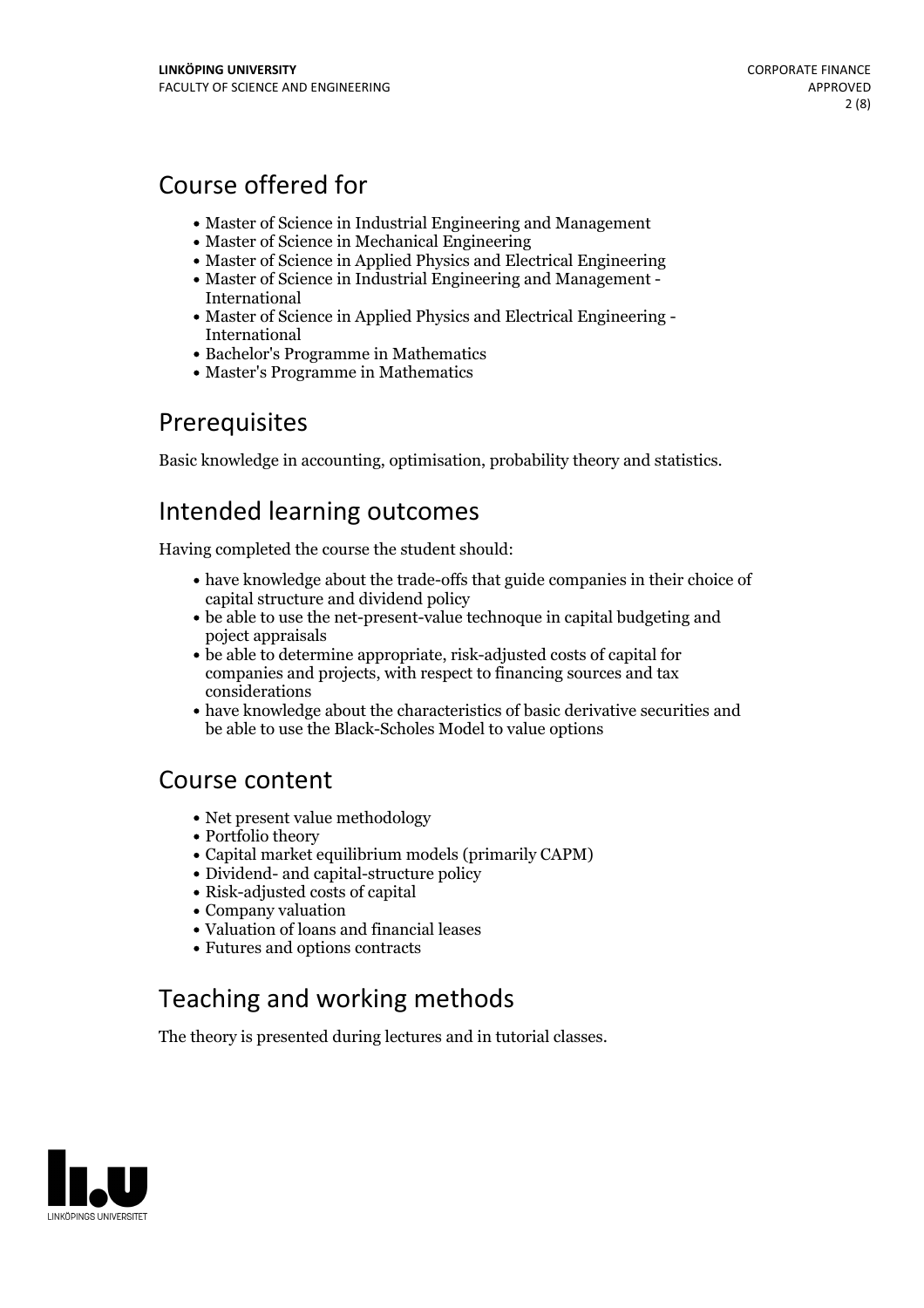## Examination

| TEN2 A written examination | 5 credits | U, 3, 4, 5 |
|----------------------------|-----------|------------|
| UPG1 Assignment            | 1 credits | U.G        |

## Grades

Four-grade scale, LiU, U, 3, 4, 5

# Other information

Supplementary courses:

Financial markets and instruments, Financial risk management, Financial valuation methodology, Portfolio management, Financial optimization

## **About teaching and examination language**

The teaching language is presented in the Overview tab for each course. The examination language relates to the teaching language as follows:

- If teaching language is "Swedish", the course as a whole could be given in Swedish, or partly in English. Examination language is Swedish, but parts
- of the examination can be in English.<br>
If teaching language is "English", the course as a whole is taught in English.<br>
Examination language is "Swedish/English", the course as a whole will be<br>
If teaching language is "Swed
- taught in English if students without prior knowledge of the Swedish language participate. Examination language is Swedish or English depending on teaching language.

### **Other**

The course is conducted in a manner where both men's and women's experience and knowledge are made visible and developed.

The planning and implementation of a course should correspond to the course syllabus. The course evaluation should therefore be conducted with the course syllabus as a starting point.

If special circumstances prevail, the vice-chancellor may in a special decision specify the preconditions for temporary deviations from this course syllabus, and delegate the right to take such decisions.

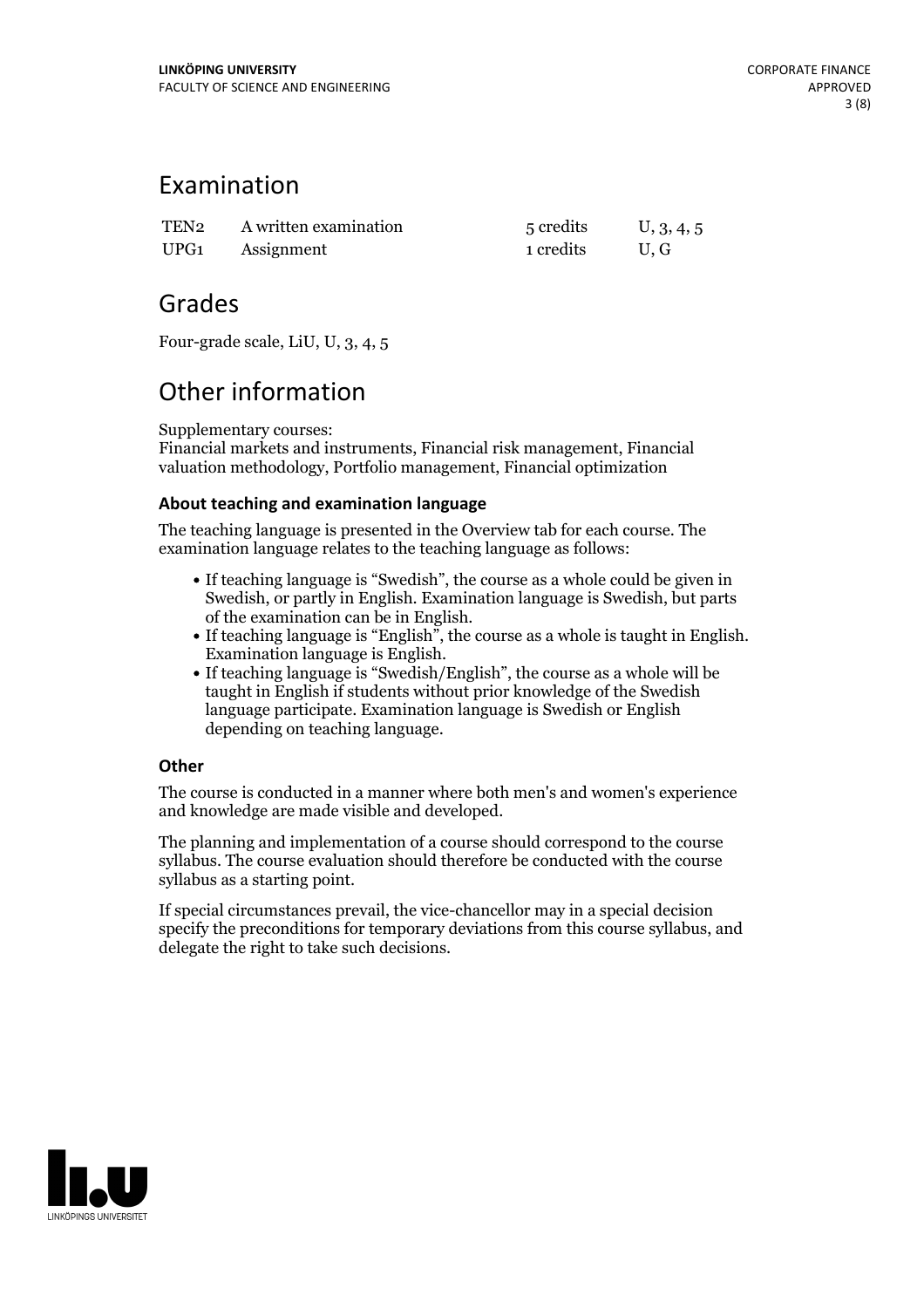## **Common rules**

### Course syllabus

A syllabus must be established for each course. The syllabus specifies the aim and contents of the course, and the prior knowledge that a student must have in order to be able to benefit from the course.

## Timetabling

Courses are timetabled after a decision has been made for this course concerning its assignment to a timetable module.

### Interruption in and deregistration from a course

The LiU decision, Guidelines concerning confirmation of participation in education (Dnr LiU-2020-02256), states that interruptions in study are to be recorded in Ladok. Thus, all students who do not participate in a course for which they have registered must record the interruption, such that the registration on the course can be removed. Deregistration from or interrupting a course is carried out using <sup>a</sup> web-based form: https://www.lith.liu.se/for- [studenter/kurskomplettering?l=en.](https://www.lith.liu.se/for-studenter/kurskomplettering?l=en)

## Cancelled courses and changes to the course syllabus

Courses with few participants (fewer than 10) may be cancelled or organised in a manner that differs from that stated in the course syllabus. The Dean is to deliberate and decide whether a course is to be cancelled or changed from the course syllabus.

## Guidelines relating to examinations and examiners

For details, see Guidelines for education and examination for first-cycle and second-cycle education at Linköping University, Dnr LiU-2020-04501 [\(http://styrdokument.liu.se/Regelsamling/VisaBeslut/917592\)](http://styrdokument.liu.se/Regelsamling/VisaBeslut/917592).

An examiner must be employed as a teacher at LiU according to the LiU Regulations for Appointments, Dnr LiU-2021-01204 [\(https://styrdokument.liu.se/Regelsamling/VisaBeslut/622784](https://styrdokument.liu.se/Regelsamling/VisaBeslut/622784)). For courses in second-cycle, the following teachers can be appointed as examiner: Professor (including Adjunct and Visiting Professor), Associate Professor (including Adjunct), Senior Lecturer (including Adjunct and Visiting Senior Lecturer), Research Fellow, or Postdoc. For courses in first-cycle, Assistant Lecturer (including Adjunct and Visiting Assistant Lecturer) can also be appointed as examiner in addition to those listed for second-cycle courses. In exceptional cases, a Part-time Lecturer can also be appointed as an examiner at both first- and second cycle, see Delegation of authority for the Board of Faculty of Science and Engineering.

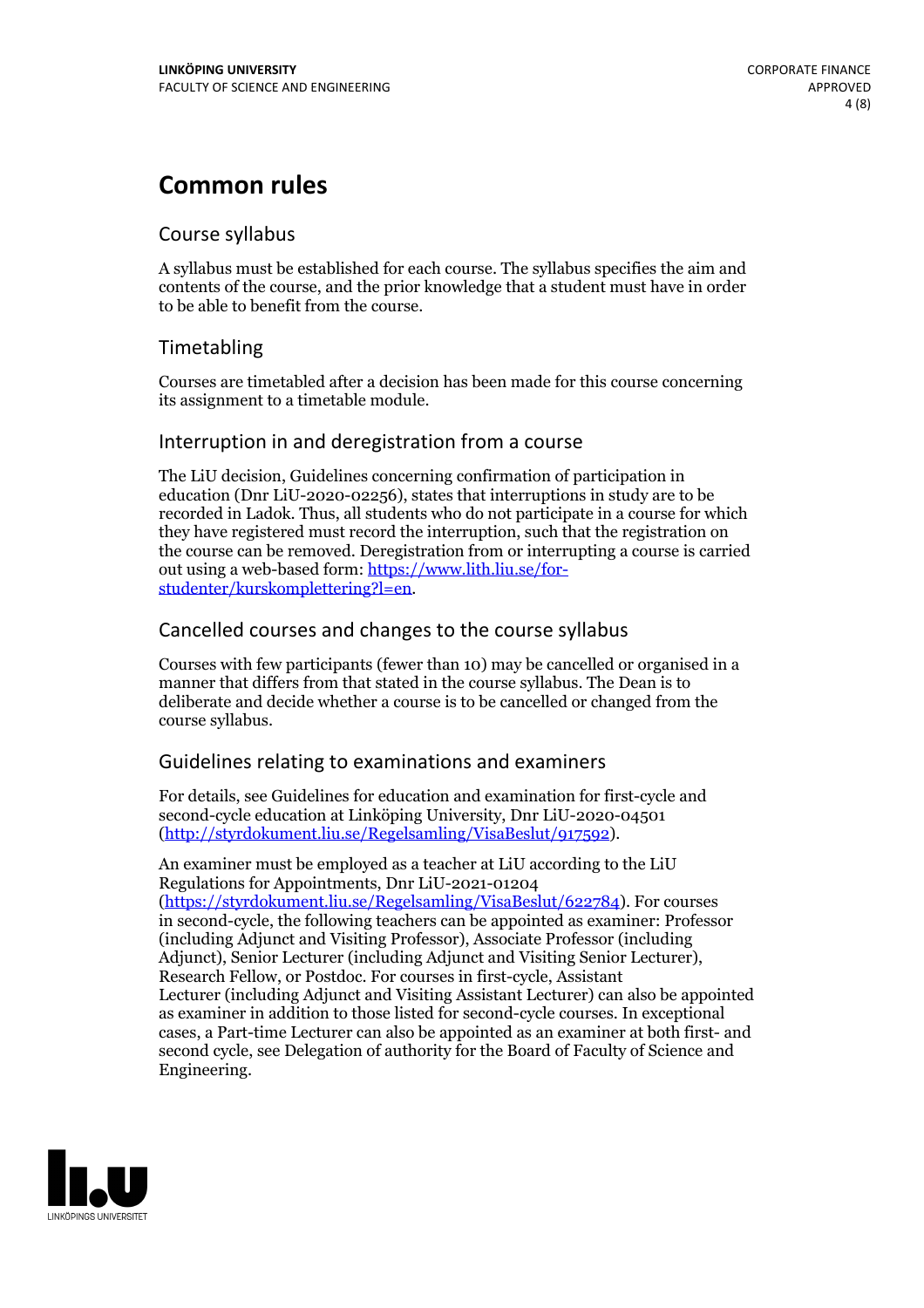## Forms of examination

#### **Principles for examination**

Written and oral examinations and digital and computer-based examinations are held at least three times a year: once immediately after the end of the course, once in August, and once (usually) in one of the re-examination periods. Examinations held at other times are to follow a decision of the faculty programme board.

Principles for examination scheduling for courses that follow the study periods:

- courses given in VT1 are examined for the first time in March, with re-examination in June and August
- courses given in VT2 are examined for the first time in May, with re-examination in August and October
- courses given in HT1 are examined for the first time in October, with re-examination in January and August
- courses given in HT2 are examined for the first time in January, with re-examination in March and in August.

The examination schedule is based on the structure of timetable modules, but there may be deviations from this, mainly in the case of courses that are studied and examined for several programmes and in lower grades (i.e. 1 and 2).

Examinations for courses that the faculty programme board has decided are to be held in alternate years are held three times during the school year in which the course is given according to the principles stated above.

Examinations for courses that are cancelled orrescheduled such that they are not given in one or several years are held three times during the year that immediately follows the course, with examination scheduling that corresponds to the scheduling that was in force before the course was cancelled or rescheduled.

When a course, or a written examination (TEN, DIT, DAT), is given for the last time, the regular examination and two re-examinations will be offered. Thereafter, examinations are phased out by offering three examinations during the following academic year at the same times as the examinations in any substitute course. If there is no substitute course, three examinations will be offered during re- examination periods during the following academic year. Other examination times are decided by the faculty programme board. In all cases above, the examination is also offered one more time during the academic year after the following, unless the faculty programme board decides otherwise. In total, 6 re-examinations are offered, of which 2 are regular re-examinations. In the examination registration system, the examinations given for the penultimate time and the last time are denoted.

If a course is given during several periods of the year (for programmes, or on different occasions for different programmes) the faculty programme board or boards determine together the scheduling and frequency of re-examination occasions.

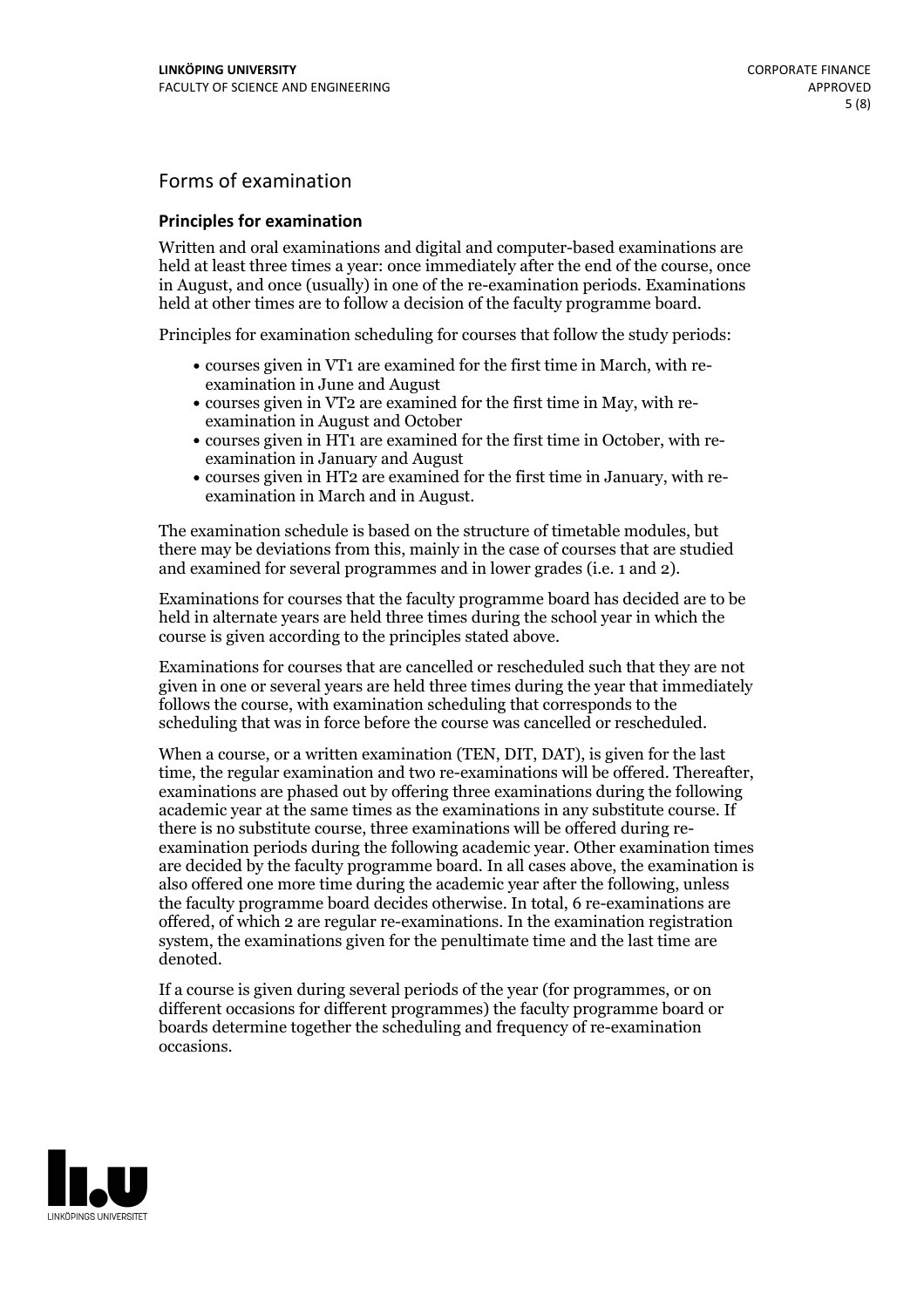### **Retakes of other forms of examination**

Regulations concerning retakes of other forms of examination than written examinations and digital and computer-based examinations are given in the LiU guidelines for examinations and examiners, [http://styrdokument.liu.se/Regelsamling/VisaBeslut/917592.](http://styrdokument.liu.se/Regelsamling/VisaBeslut/917592)

#### **Course closure**

For Decision on Routines for Administration of the Discontinuation of Educational Programs, Freestanding Courses and Courses in Programs, see DNR LiU-2021-04782. After a decision on closure and after the end of the discontinuation period, the students are referred to a replacement course (or similar) according to information in the course syllabus or programme syllabus. If a student has passed some part/parts of a closed program course but not all, and there is an at least partially replacing course, an assessment of crediting can be made. Any crediting of course components is made by the examiner.

#### **Registration for examination**

In order to take an written, digital or computer-based examination, registration in advance is mandatory, see decision in the university's rule book [https://styrdokument.liu.se/Regelsamling/VisaBeslut/622682.](https://styrdokument.liu.se/Regelsamling/VisaBeslut/622682) An unregistered student can thus not be offered a place. The registration is done at the Student Portal or in the LiU-app during the registration period. The registration period opens 30 days before the date of the examination and closes 10 days before the date of the examination. Candidates are informed of the location of the examination by email, four days in advance.

#### **Code of conduct for students during examinations**

Details are given in a decision in the university's rule book: <http://styrdokument.liu.se/Regelsamling/VisaBeslut/622682>.

#### **Retakes for higher grade**

Students at the Institute of Technology at LiU have the right to retake written examinations and digital and computer-based examinations in an attempt to achieve a higher grade. This is valid for all examination components with code "TEN", "DIT" and "DAT". The same right may not be exercised for other examination components, unless otherwise specified in the course syllabus.

A retake is not possible on courses that are included in an issued degree diploma.

#### **Grades**

The grades that are preferably to be used are Fail (U), Pass (3), Pass not without distinction  $(4)$  and Pass with distinction  $(5)$ .

- Grades U, 3, 4, 5 are to be awarded for courses that have written or digital examinations.<br>• Grades Fail (U) and Pass (G) may be awarded for courses with a large
- degree of practical components such as laboratory work, project work and

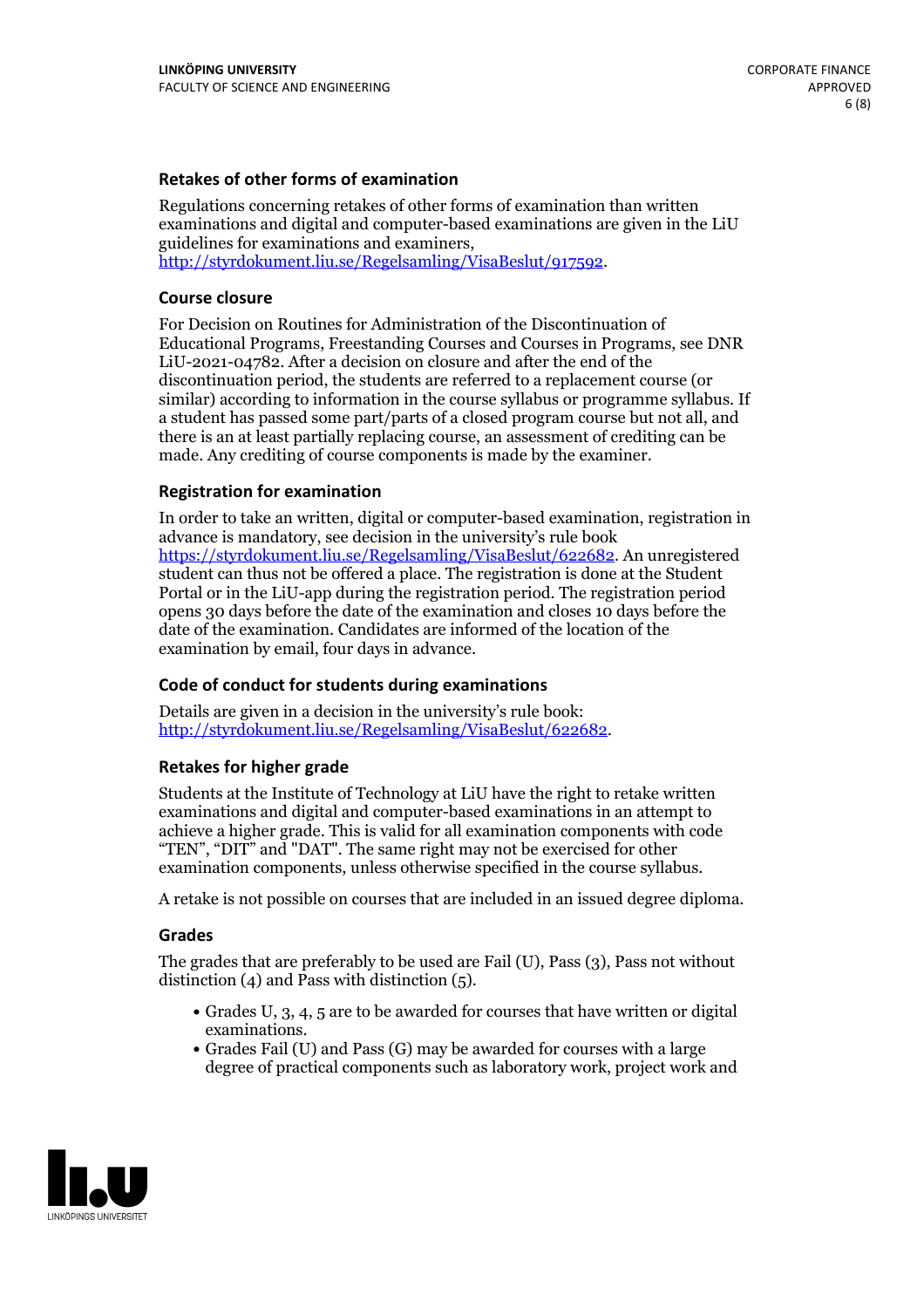group work.<br>• Grades Fail (U) and Pass (G) are to be used for degree projects and other independent work.

#### **Examination components**

The following examination components and associated module codes are used at the Faculty of Science and Engineering:

- Grades U, 3, 4, 5 are to be awarded for written examinations (TEN) and
- digital examinations (DIT).<br>• Examination components for which the grades Fail (U) and Pass (G) may be awarded are laboratory work (LAB), project work (PRA), preparatory written examination (KTR), digital preparatory written examination (DIK), oral examination (MUN), computer-based examination (DAT), home
- assignment (HEM), and assignment (UPG).<br>• Students receive grades either Fail (U) or Pass (G) for other examination components in which the examination criteria are satisfied principally through active attendance such as tutorial group (BAS) or examination item
- (MOM).<br>• Grades Fail (U) and Pass (G) are to be used for the examination components Opposition (OPPO) and Attendance at thesis presentation (AUSK) (i.e. part of the degree project).

In general, the following applies:

- 
- Mandatory course components must be scored and given <sup>a</sup> module code. Examination components that are not scored, cannot be mandatory. Hence, it is voluntary to participate in these examinations, and the voluntariness must be clearly stated. Additionally, if there are any associated conditions to
- the examination component, these must be clearly stated as well.<br>• For courses with more than one examination component with grades U,3,4,5, it shall be clearly stated how the final grade is weighted.

For mandatory components, the following applies (in accordance with the LiU Guidelines for education and examination for first-cycle and second-cycle education at Linköping University,<br>[http://styrdokument.liu.se/Regelsamling/VisaBeslut/917592\)](http://styrdokument.liu.se/Regelsamling/VisaBeslut/917592):

If special circumstances prevail, and if it is possible with consideration of the nature of the compulsory component, the examiner may decide to replace the compulsory component with another equivalent component.

For possibilities to alternative forms of examinations, the following applies (in accordance with the LiU Guidelines for education and examination for first-cycle [http://styrdokument.liu.se/Regelsamling/VisaBeslut/917592\)](http://styrdokument.liu.se/Regelsamling/VisaBeslut/917592):

If the LiU coordinator for students with disabilities has granted a student the right to an adapted examination for a written examination in an examination hall, the student has the right to it.